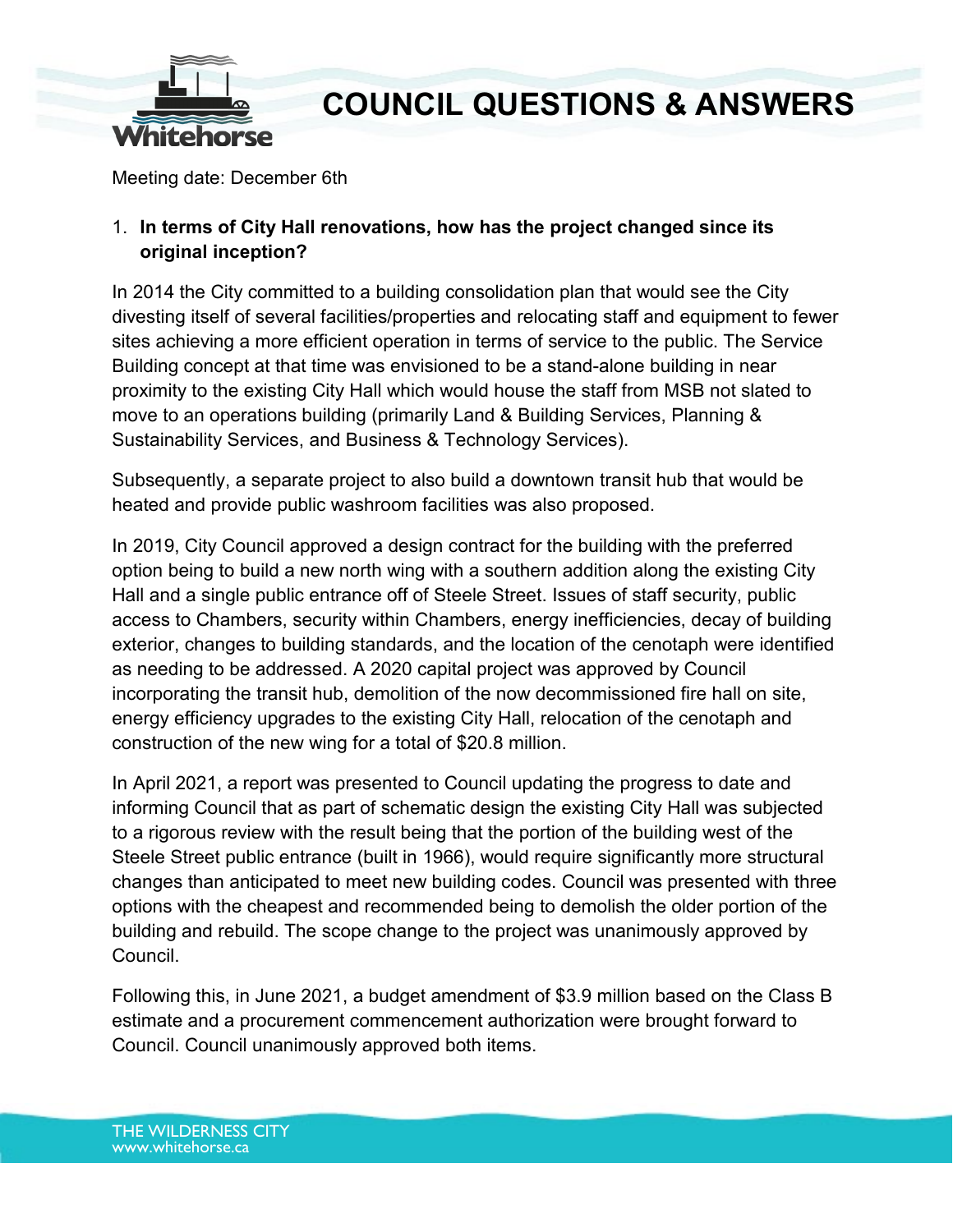

With final design, a Class "A" estimate was prepared and it indicated that the total cost of the project could exceed the City's \$24.7 million budget by \$3.5 million. As soon as this information was received, City staff began reviewing the scope of the project and managed to identify a number of cost savings as well as another funding source for a component of the project. A thorough review of the costings by staff has determined that the remaining \$1.5 million anticipated cost difference is due to COVID related supply chain/commodity pricing and tight labour conditions. Following discussion with Council an additional \$1.5 million was included in the project's 2022 budget to bring the total project budget to \$26.2 million and enable this project to continue as planned.

### **A) Has the option to minimally retrofit the existing building and accommodate staff in a different location been considered?**

Prior to April 2021 the plan was to only perform energy upgrades to the existing City Hall building and build a second downtown building to house the services displaced from MSB. As detailed above, the existing City Hall was found to not meet current snow load and seismic structural requirements. Further, this option was not the most service oriented or cost effective.

Accommodating staff permanently in a different location has been considered but no viable option has been found. Downtown properties listed for sale and available for lease have been explored, other City properties originally intended for sale through the planned property consolidation have been considered (Parks Building and City Warehouse) and discussion on building onto WOB entered into. Of these options WOB would be the most likely, as it was designed for future growth. However, staff and functions have just moved into this location and issues such as secondary road access, on-site storage, and displacement of existing staff are all factor strongly against this option.

The option to lease space on a long term basis was only briefly considered, but discounted early on in as these costs are not eligible for external funding and there was no desire to increase property tax rates to cover the costs in the long-term.

### **B) How have timelines changed?**

When first envisioned in 2014 the Services Building was anticipated to be complete in 2020, but as WOB became a reality it was quickly realized that due to capacity (internal and external) this was not realistic. The 2019 capital budget submission identified this as a multi-year project with completion prior to the end of the funding timeline set by the federal government. In 2021 the release of the procurement documents were delayed for a few months due to capacity issues with the specialized consultant components of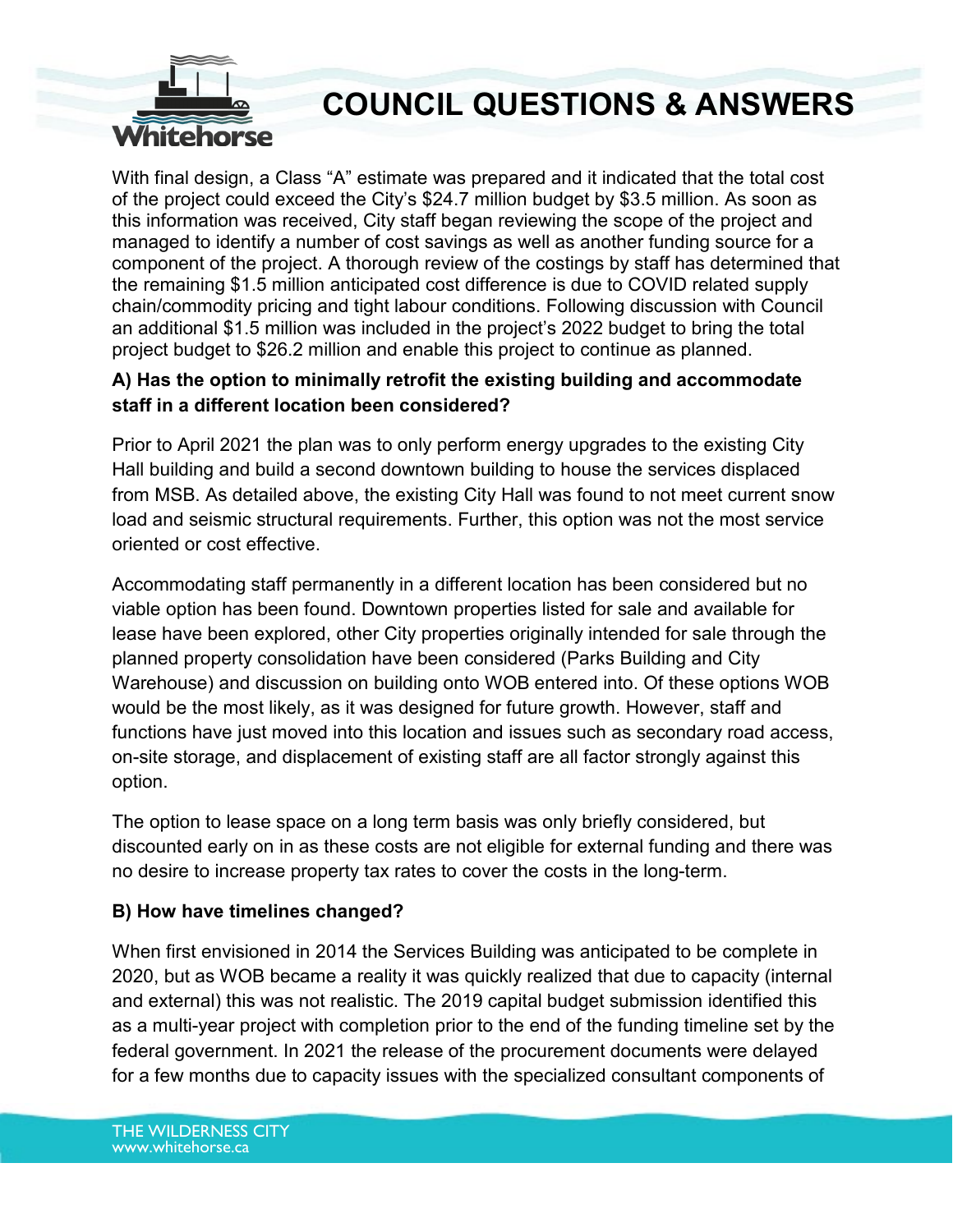

the City's design team and the continued ongoing pandemic-related concerns including global construction cost and supply matters. However, the overall project timelines are still largely on track.

## **C) How many staff will have to be relocated out of City Hall? How many staff need to be accommodated in the longer-term as a result of the entire building consolidation project?**

Over the construction period all staff and functions will have to vacate. That means that alternate work arrangements will have to be made for staff from Financial Services (24 positions), Legislative Services (7 positions), Strategic Communications (3 positions), City Manager & Senior Management (6 positions), Asset Management (1 position), Mayor's Office (2 positions). Appropriate work and meeting space, public access space, proximities and technological requirements all need to be put in place for over 40 positions.

In addition to the above, staff from three City departments were temporarily located in order to close the MSB: Business & Technology Services (12 positions temporarily located at the City's warehouse facility), Land & Building (14 positions temporarily located at a leased property in Marwell), and Planning & Sustainability (9 positions temporarily located at leased property in Downtown).

The renovated City Hall was designed to continue to house Council, Chambers and central "core" services. These include City Manager and division Directors, Legislative Services, Communications, and Financial Services. As part of both internal and public service delivery, the design anticipates including some combination of multiple other departments such as Planning and Sustainability Services, Human Resources, and Business and Technology Systems; slightly more than 80 staff total are expected to be housed in the renovated facility.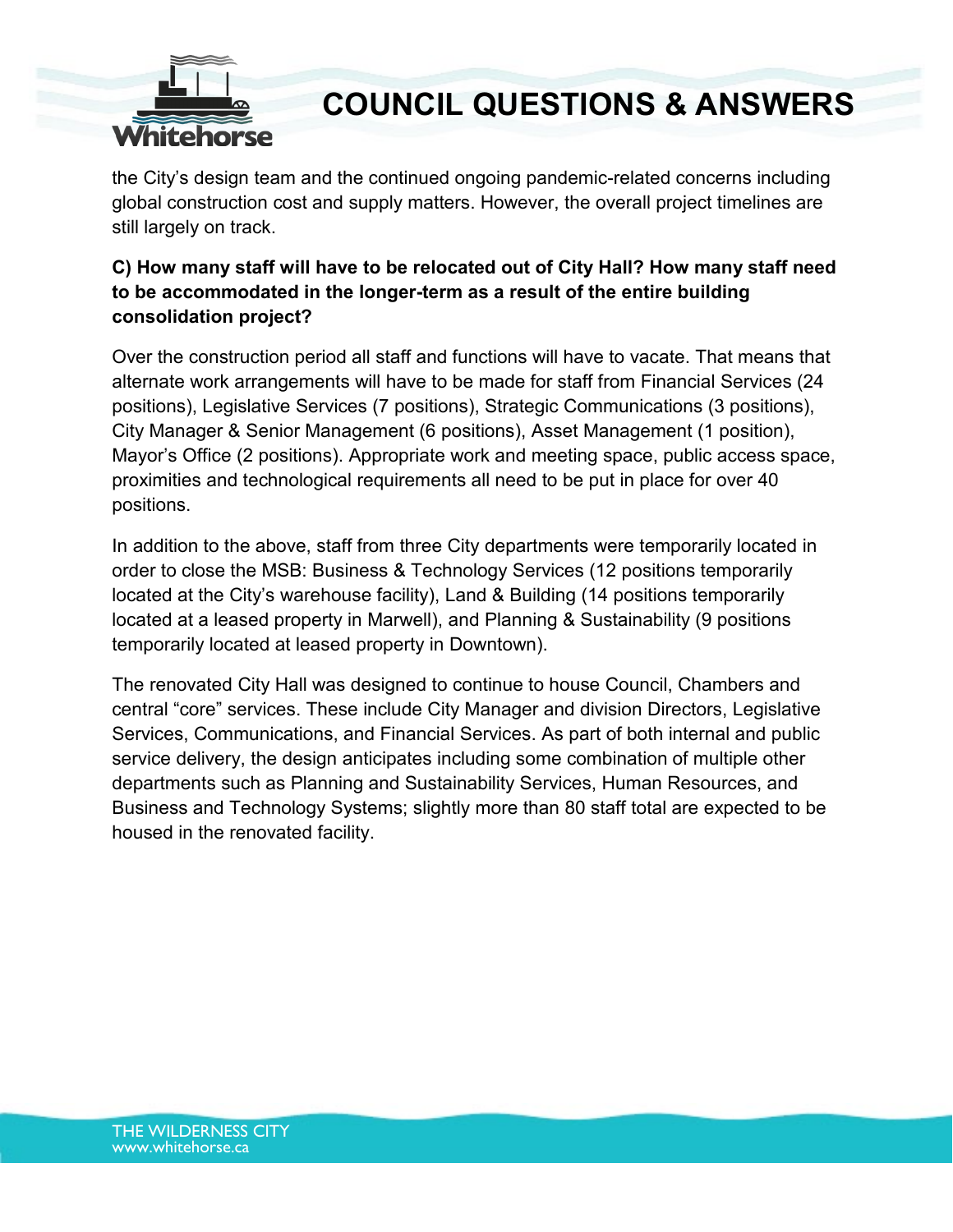

**D) How are project costs being funded and are there funding constraints?**



As shown above 66% of project funding is anticipated to come from external funding sources with only 34% coming from City sources. Of the \$17.4 million in external funding, \$15.7 million is coming from the federal/Yukon Small Communities Fund (SCF) which is scheduled to end Dec. 31, 2023. The City was extremely fortunate to be able to secure SCF funding for an administration building as these types of buildings are not normally supported; not proceeding at this time would result in foregoing the funds.

To date the City has spent/committed over \$1.4 million towards development of this project. Major costs include over \$185,000 in project management staff costs and consulting fees of over \$1.2 million mainly focused on design costs.

If the City chose to not proceed with the project as planned and instead explored alternate options or made substantive changes to the scope of the project, significant costs could be incurred with planning and redesign, and a large portion of the existing funding may no longer be available based on timeline and expense eligibility.

If the City chose to not proceed, the costs already incurred would not be eligible for funding and would need to be fully covered from City reserves. In addition, upgrades to the existing City Hall mechanical/heating and electrical systems would still be required as these systems are near end of life and not able to efficiently operate. Also a lengthy list of known upgrades to items such as the roof, windows, accessibility lifts, and access points which have been deferred would need to be addressed.

Also, pending completion of the renovation, temporary offices have been secured to house the relocated staff from MSB. Should the renovation not go ahead, these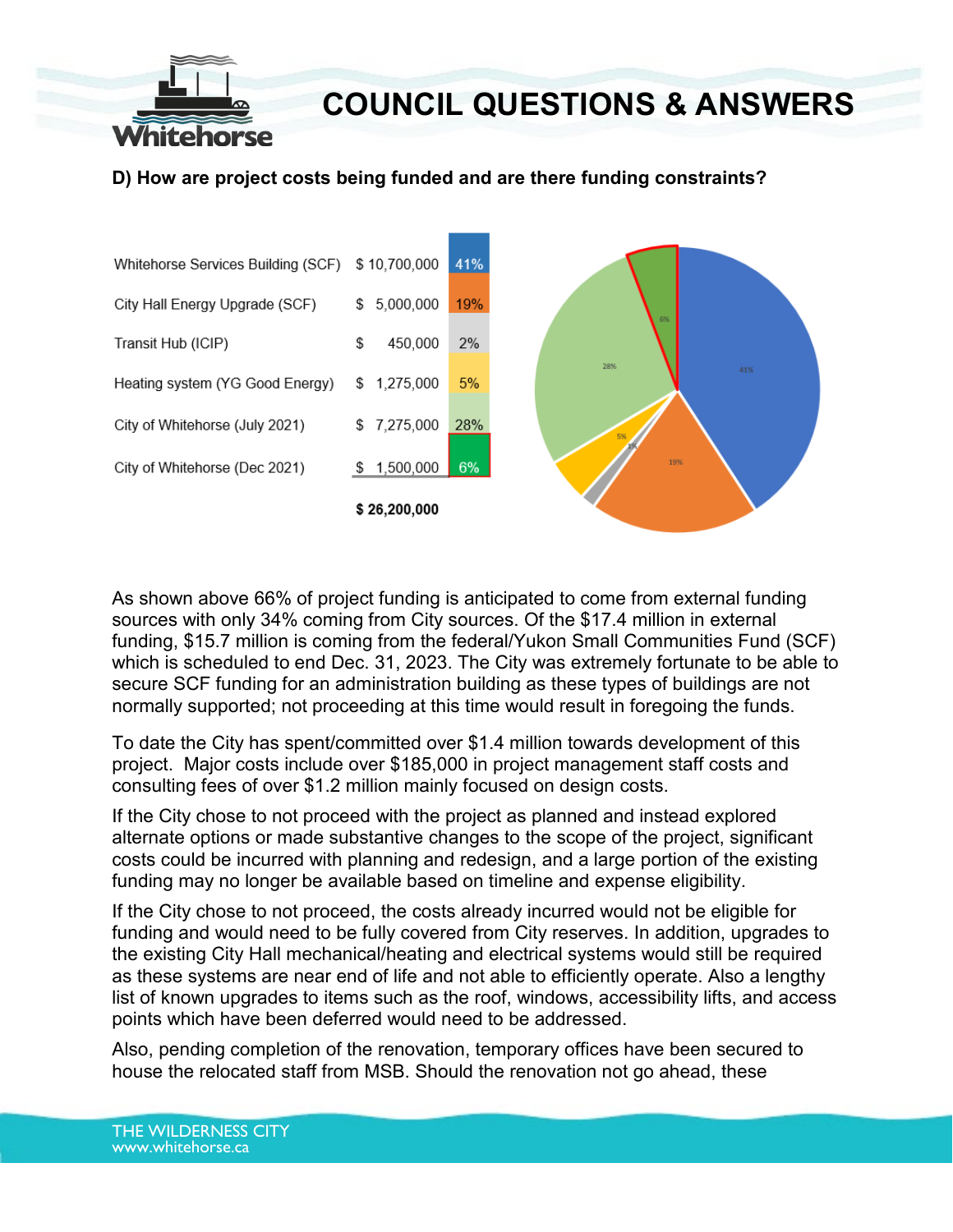

arrangements, or alternates, would have to be put in place at an undetermined cost and the City's goal of combining public services at City Hall would be delayed.

As envisioned, given the large amount of external funding directed to the project there is no projected property tax impact. If the project was delayed and funding impacted, costs incurred would have to be built into property tax recoveries.

#### **2. What is the anticipated timing for upcoming lotteries of Whistlebend Phases 7, 8 and 9?**

The following provides a summary by season/year of what is being targeted for land lotteries:

| <b>Phase</b> | <b>Anticipated Lottery Date</b> |  |  |
|--------------|---------------------------------|--|--|
| 7A           | <b>Winter 2022/23</b>           |  |  |
| 7Β           | <b>Winter 2023/24</b>           |  |  |
| 8            | <b>Winter 2022/23</b>           |  |  |
| 9Α           | Fall/Winter 22/23               |  |  |
| aR           | <b>Fall/Winter 2023/24</b>      |  |  |

#### **3. For Whistlebend Phase 7 and 8 – what is the difference in the number of units between zoning projections per Phase vs. per Subdivision?**

The area associated with Phase 8 rezoning, approved in September, is different from and not directly comparable to the Phase 8 subdivision application presented on Monday, December 6, 2021. Only a portion of the lands considered for Phase 8 rezoning will be included within subdivision Phase 8 subdivision. The other portion was included as part of the Phase 7 subdivision and is known as "Phase 7a", which is why the numbers appear different. The lottery for Phases 7a and 8 is expected in Winter 2022/23. The total subdivision lots associated with the Phase 8 rezoning area are as follows